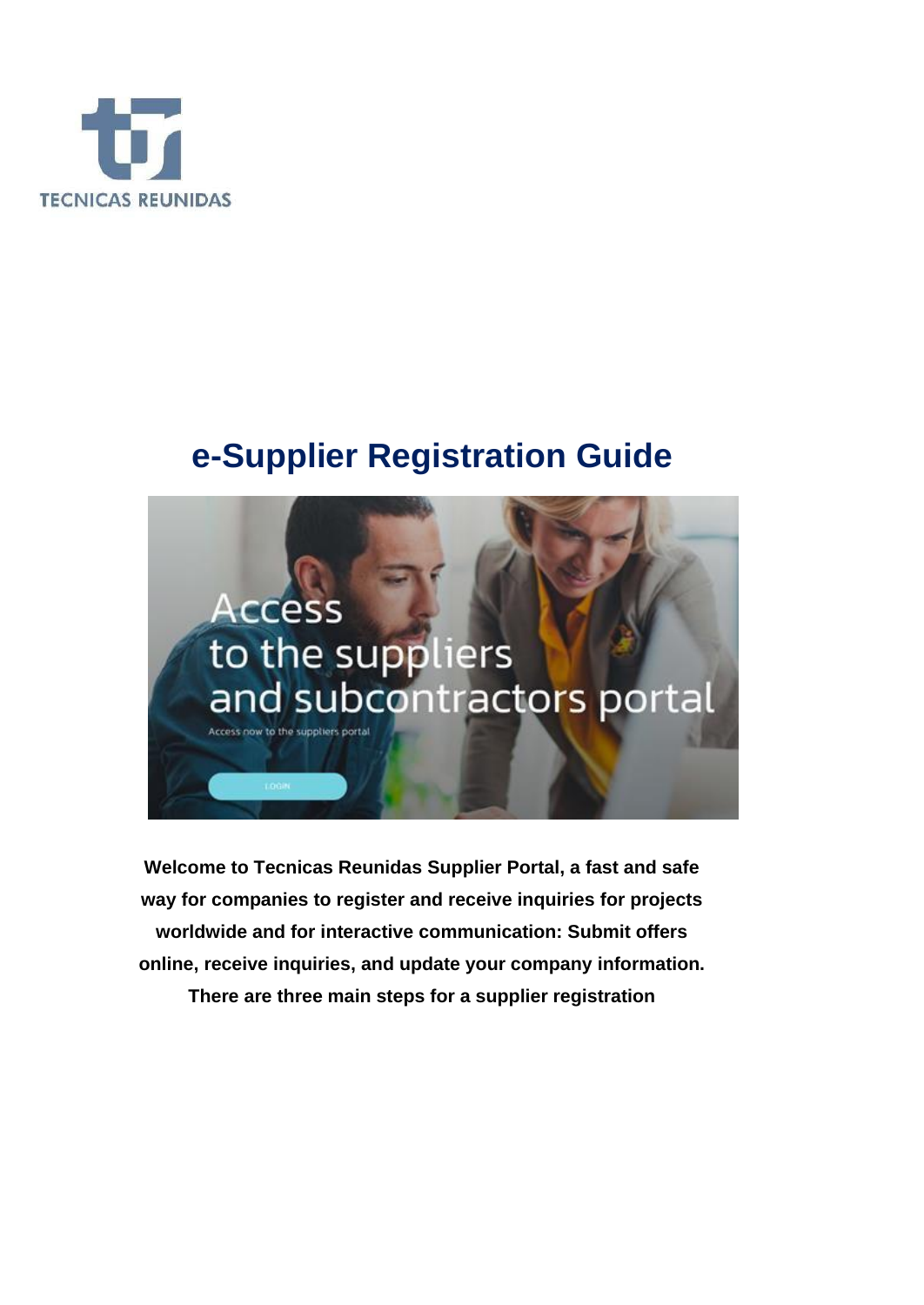**e-Supplier Registration Guide**



# **INDEX**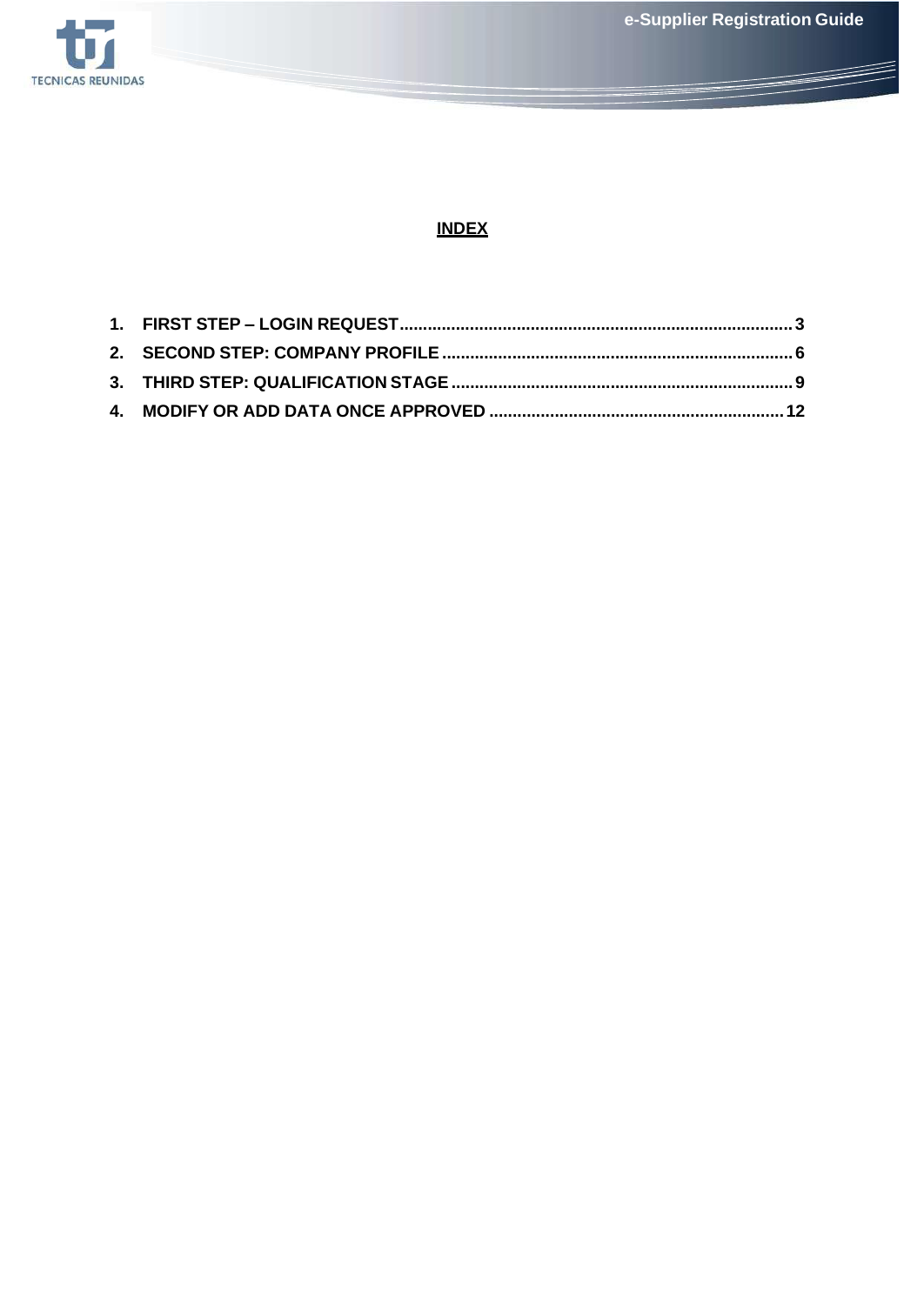

## **1. FIRST STEP – LOGIN REQUEST**

This is the main portal screen where if you have an account already or received an invitation by email you can enter your credentials to enter the portal.

If this is the first time you enter the portal press the register button



**REGISTER** 

and confirm the captcha image:

|              |                                                              | Intergraph Smart® Materials Portal<br>10.1 (10.01.14.0000) |             |
|--------------|--------------------------------------------------------------|------------------------------------------------------------|-------------|
|              | Intergraph Smart¿ Materials P X                              | User Name                                                  |             |
| <b>H7UVX</b> | Type the characters you see in the picture below.<br>$\circ$ | Password                                                   |             |
|              |                                                              | Language                                                   |             |
|              |                                                              | English                                                    | $\sim$      |
|              |                                                              | REGISTER                                                   | <b>LOON</b> |
|              | Cancel 02                                                    | <b>Forgot Password</b>                                     |             |

Start registration process by filling some basic information about your company: company name, company type, tax id, address type, country, city, province, zip or postal code. Questions with a red

asterisks are mandatory Company Type\* City \*

| <b>Intergraph Smart<sup>®</sup> Materials Portal</b>                                                                                                      |                            | Home Help                                                                                                                                |
|-----------------------------------------------------------------------------------------------------------------------------------------------------------|----------------------------|------------------------------------------------------------------------------------------------------------------------------------------|
| New Registration                                                                                                                                          |                            | <b>Cancel Registration</b><br>Submit                                                                                                     |
| Company                                                                                                                                                   | <b>Primary User</b>        |                                                                                                                                          |
| Company Legal Name *                                                                                                                                      | First Name *               | Information regarding Company                                                                                                            |
| Company Types *                                                                                                                                           | Last Name *                | <b>Types</b>                                                                                                                             |
| $\mathbb{E}$<br>CONST. SUBCONTRACTOR<br>ENG&CONSULTING SERV.<br>><br><b>INSPECTION-QC SERV.</b><br>LOGISTICS SERVICES<br>$\rightarrow$<br><b>SUPPLIER</b> | Position <sup>*</sup>      | Please pay attention to the<br>Company Type Selection, Consider<br>the following descriptions: . Supplier<br>: Those whose core business |
| $\epsilon$<br>$<<$                                                                                                                                        | Department *               | includes the supply of<br>equipment/materials under one or<br>more of the following categories:                                          |
| Tax ID                                                                                                                                                    | Telephone *                | Manufacturer, Integrator,<br>Stockist/Distributor, Supply and<br>Design or Representative/Agent of                                       |
| Address <sup>*</sup>                                                                                                                                      | Email *                    | any of previous ones. . Const.<br>Subcontractor: Those whose core                                                                        |
| Address (cont)                                                                                                                                            | Confirm Email <sup>*</sup> |                                                                                                                                          |
| Country *                                                                                                                                                 | <b>Portal Access Data</b>  |                                                                                                                                          |
| $\checkmark$<br>City <sup>*</sup>                                                                                                                         | User Name                  |                                                                                                                                          |
|                                                                                                                                                           | Password *                 |                                                                                                                                          |
| State/Province<br>$\checkmark$                                                                                                                            | Confirm Password *         |                                                                                                                                          |
| ZIP/Postal Code *                                                                                                                                         |                            |                                                                                                                                          |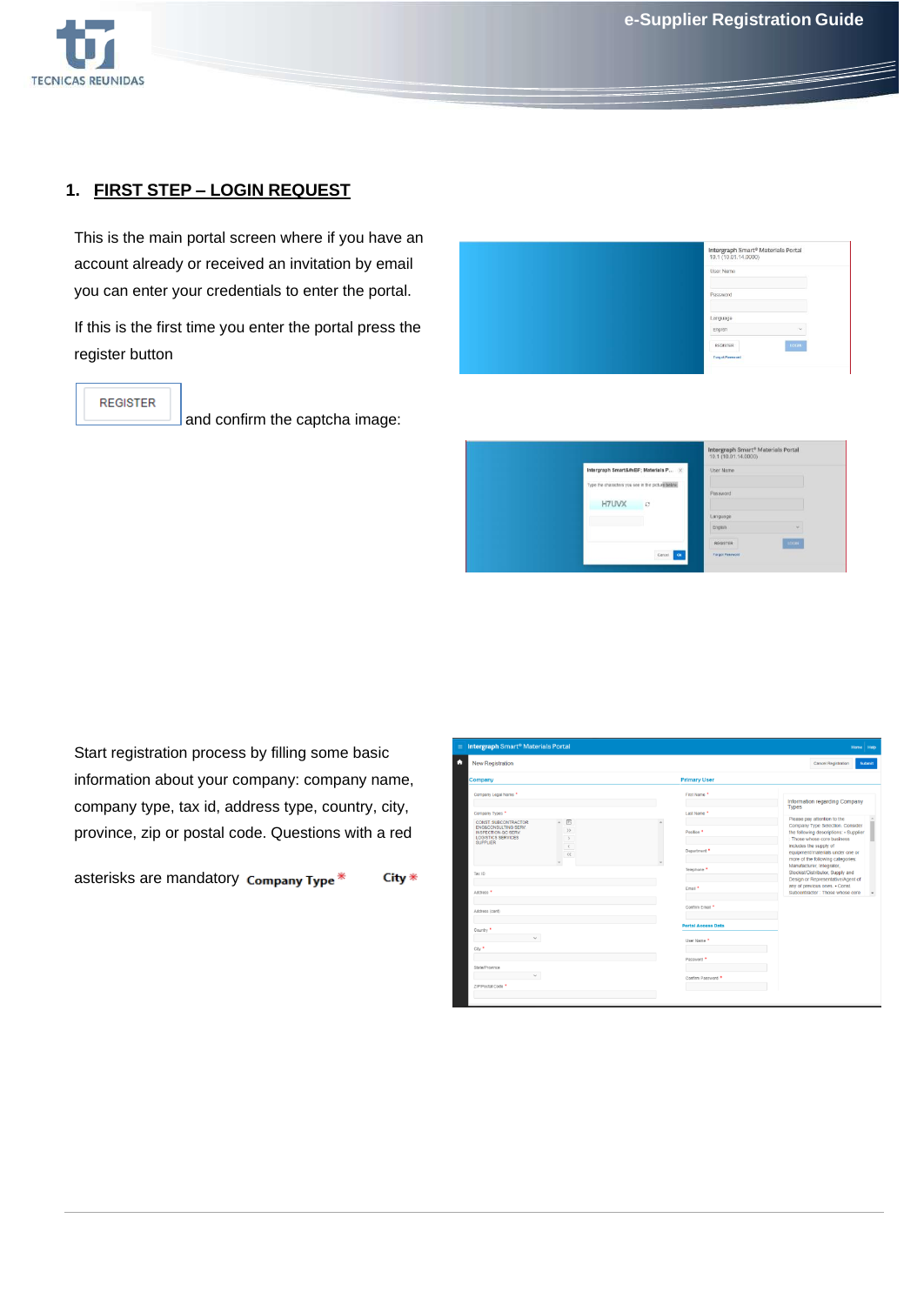

Your account has been created and the system send an email notifying it.



The system will ask you to log in again with the new credentials.

You will be able to continue with the registration in Company Tab.

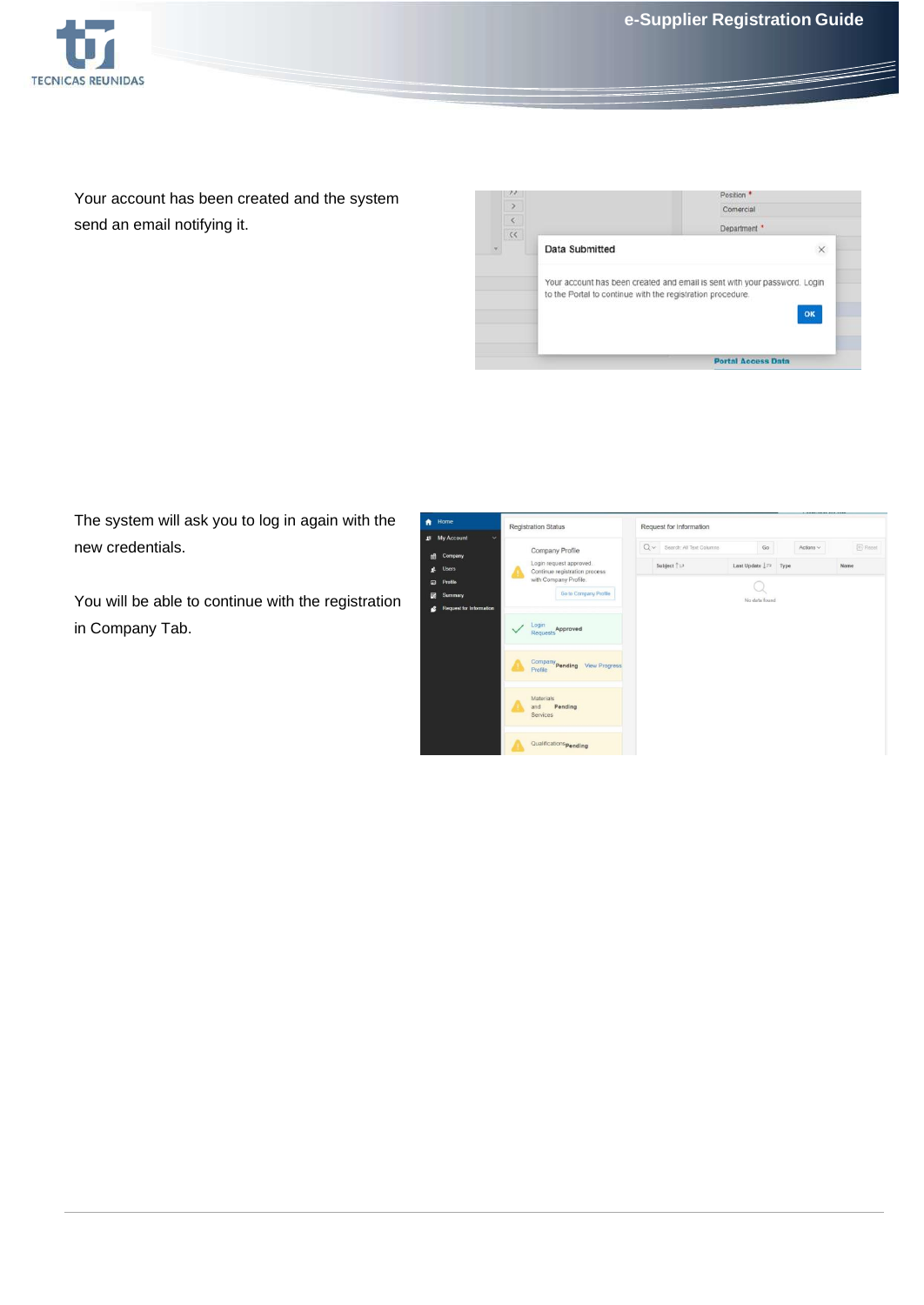

At this point you will be able to complete the following information:

#### end Company

You can add a different Represent address or a different one, using:

| $\equiv$     | Intergraph Smart <sup>®</sup> Materials Portal     |                                                                                                                                                                                          | <b>DENISE BA</b><br>View Reports<br>Other Links<br>Home My Account Inquiries                                                                                                                                                                                                                                                                                                                                                                                                                                                                                                                                  |
|--------------|----------------------------------------------------|------------------------------------------------------------------------------------------------------------------------------------------------------------------------------------------|---------------------------------------------------------------------------------------------------------------------------------------------------------------------------------------------------------------------------------------------------------------------------------------------------------------------------------------------------------------------------------------------------------------------------------------------------------------------------------------------------------------------------------------------------------------------------------------------------------------|
| n            | Home                                               | My Account 1                                                                                                                                                                             |                                                                                                                                                                                                                                                                                                                                                                                                                                                                                                                                                                                                               |
|              | 15 My Account<br>$\ddotmark$                       | Company                                                                                                                                                                                  | .V. My Registration Report<br>Cancel                                                                                                                                                                                                                                                                                                                                                                                                                                                                                                                                                                          |
|              | Corroany                                           | Company Legal Name *                                                                                                                                                                     |                                                                                                                                                                                                                                                                                                                                                                                                                                                                                                                                                                                                               |
|              | <b>Users</b>                                       | Company I                                                                                                                                                                                | Information regarding Company Types                                                                                                                                                                                                                                                                                                                                                                                                                                                                                                                                                                           |
| $\mathbb{F}$ | Frotte<br>Materials and Services                   | Supplier Code<br><b>B009</b>                                                                                                                                                             | Please pay attention to the Company Type Selection, Consider the<br>following descriptions: · Supplier : Those whose core business includes<br>the supply of equipment/materials under one or more of the following                                                                                                                                                                                                                                                                                                                                                                                           |
|              | <b>Qualifications</b>                              | Company Types <sup>*</sup>                                                                                                                                                               | categories: Manufacturer, Integrator, Stockist/Distributor, Supply and                                                                                                                                                                                                                                                                                                                                                                                                                                                                                                                                        |
|              | <b>Request for Information</b><br><b>Inquiries</b> | $\mathbb{E}$<br><b>SUPPLIER</b><br>CONST. SUBCONTRACTOR<br><b>ENG&amp;CONSULTING SERV.</b><br>><br><b>INSPECTION OC SERV.</b><br><b>LOGISTICS SERVICES</b><br>$\,$<br>$\acute{\text{c}}$ | Design or Representative/Agent of any of previous ones. . Const.<br>Subcontractor : Those whose core business includes any kind of<br>construction and/or pre/commissioning activities or services such as Civil<br>Works, Electromechanical Erection works, Heavy Lifting, Construction<br>Equipment Rental, Modular Fabrication, Building Construction or Building<br>EPCs, Supply and Erection of Temporary Facilities, Construction Services<br>related to construction manpower (direct and indirect) . Logistics Services<br>Those whose core business is directly connected with either international. |
|              |                                                    | Addresses<br>F)<br><b>REPRESENT.</b><br>HeadOffice *<br>Calle Cruz 8<br>٠<br><b>ES SPAIN</b><br>20800 ZARAUTZ<br><b>GIPUZKOA GIPUZKOA</b><br>Tax ID: /1234567                            |                                                                                                                                                                                                                                                                                                                                                                                                                                                                                                                                                                                                               |

#### L Users

There must be at least one user per company. Start registering your employees with their own user accounts.

You must set a main user, and this is the only one who can manage the rest of the accesses, and you can register as many users as you want, having the possibility to set an expiration date for each one.

| Home<br>A                                                   | My Account \                                                                        | Add User                                          | $\times$ |
|-------------------------------------------------------------|-------------------------------------------------------------------------------------|---------------------------------------------------|----------|
| 1 My Account<br>$\ddot{\phantom{1}}$<br>Bill Company        | <b>Users</b>                                                                        | First Name *                                      |          |
| <b>R</b> Users                                              |                                                                                     | Last Name *                                       |          |
| <b>G</b> Profile<br><b>Materials and Services</b><br>Ł.     |                                                                                     | Position *                                        |          |
| Qualifications<br>e.<br><b>Request for Information</b><br>4 | ้วย<br><b>JOSE LUIS PLAZA *</b><br><b>COMERCIAL</b><br>plaza.j@industrial.initec.es | Department *                                      |          |
| Inquiries<br>ß.                                             | RG<br><b>REMEDIOS GARCÍA</b>                                                        | Telephone <sup>*</sup>                            |          |
|                                                             | <b>GERENTE</b><br>g.romero.r@industrial.initec.es                                   | Email *                                           |          |
|                                                             |                                                                                     | Confirm Email <sup>*</sup>                        |          |
|                                                             |                                                                                     | Address Type<br>$\checkmark$                      |          |
|                                                             |                                                                                     | Portal Access Data                                |          |
|                                                             |                                                                                     | User Name *<br>Status <sup>*</sup><br>Active<br>v |          |
|                                                             |                                                                                     | Expiration Date<br>₩                              |          |
|                                                             |                                                                                     | Cancel                                            | Save     |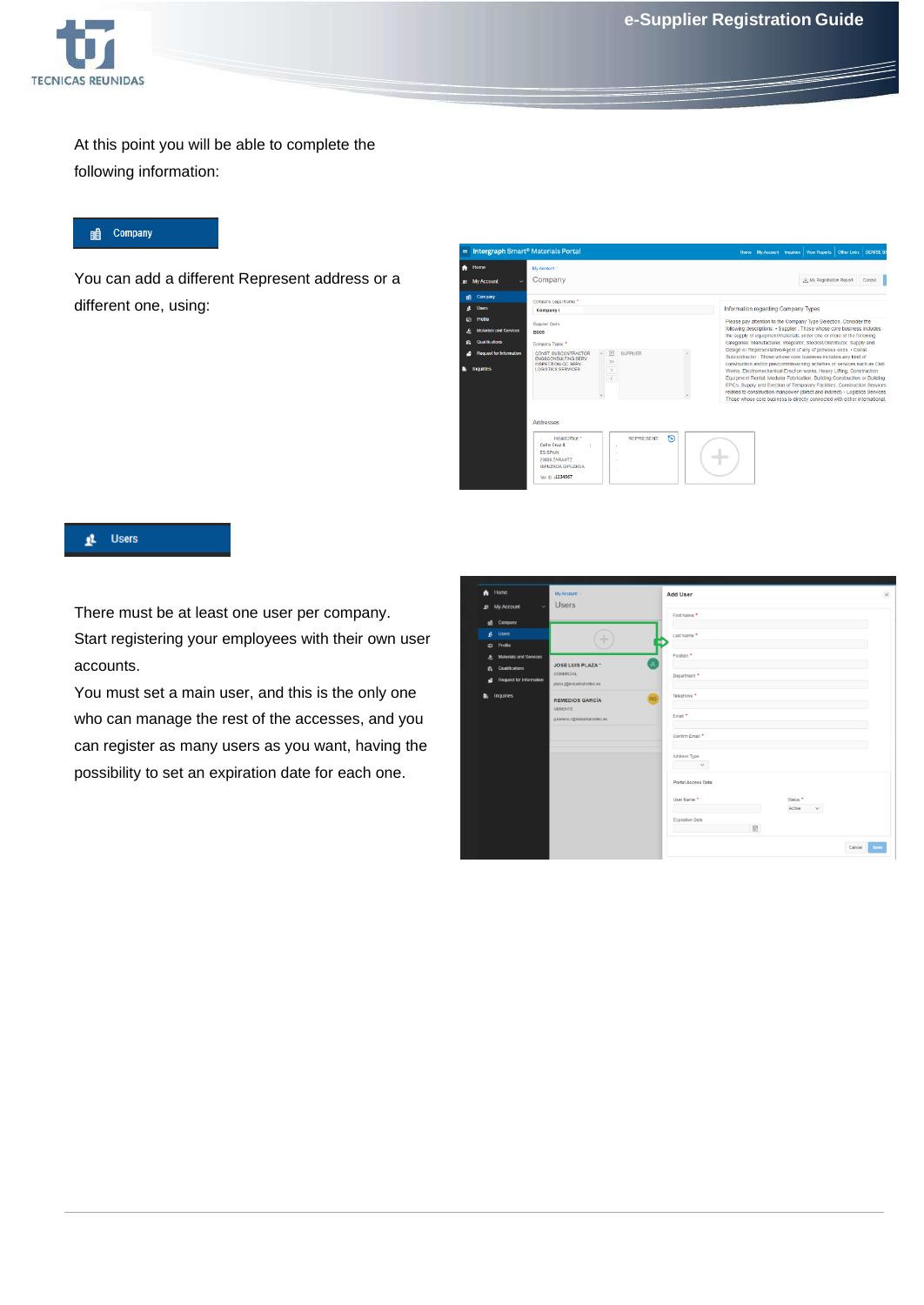

#### **Users** 具。

There must be at least one user per company. Start registering your employees with their own user accounts.

You must set a main user, and this is the only one who can manage the rest of the accesses, and you can register as many users as you want, having the possibility to set an expiration date for each one.

| $\bigwedge$ Home<br>E My Account<br>$\ddot{}$           | My Account \<br><b>Users</b>                                                        | Add User                            | $\times$       |
|---------------------------------------------------------|-------------------------------------------------------------------------------------|-------------------------------------|----------------|
| <b>Big</b> Company                                      |                                                                                     | First Name *                        |                |
| <b>此</b> Users                                          |                                                                                     | Last Name *                         |                |
| <b>CB</b> Profile<br><b>Materials and Services</b><br>盀 |                                                                                     | Position *                          |                |
| Qualifications<br>ė.<br>Request for Information<br>2    | JL.<br><b>JOSE LUIS PLAZA *</b><br><b>COMERCIAL</b><br>plaza.j@industrial.initec.es | Department *                        |                |
| <b>Inquiries</b><br>B.                                  | RG<br><b>REMEDIOS GARCÍA</b>                                                        | Telephone *                         |                |
|                                                         | <b>GERENTE</b><br>g.romero.r@industrial.initec.es                                   | Email <sup>*</sup>                  |                |
|                                                         |                                                                                     | Confirm Email <sup>*</sup>          |                |
|                                                         |                                                                                     | Address Type<br>$\sim$              |                |
|                                                         |                                                                                     | Portal Access Data                  |                |
|                                                         |                                                                                     | Status *<br>User Name *<br>Active v |                |
|                                                         |                                                                                     | Expiration Date<br>$\boxplus$       |                |
|                                                         |                                                                                     |                                     | Cancel<br>Save |

You have now completed your login request and your account has been created.

You will receive an email confirming your login request and another one with your login information and can continue with registration process.

#### **2. SECOND STEP: COMPANY PROFILE**

| Once you finished the login phase, the portal will take |  |
|---------------------------------------------------------|--|
| the profile tab                                         |  |

Go to Company Profile



Answer all mandatory questions and upload the attachments of the requested information save and press next.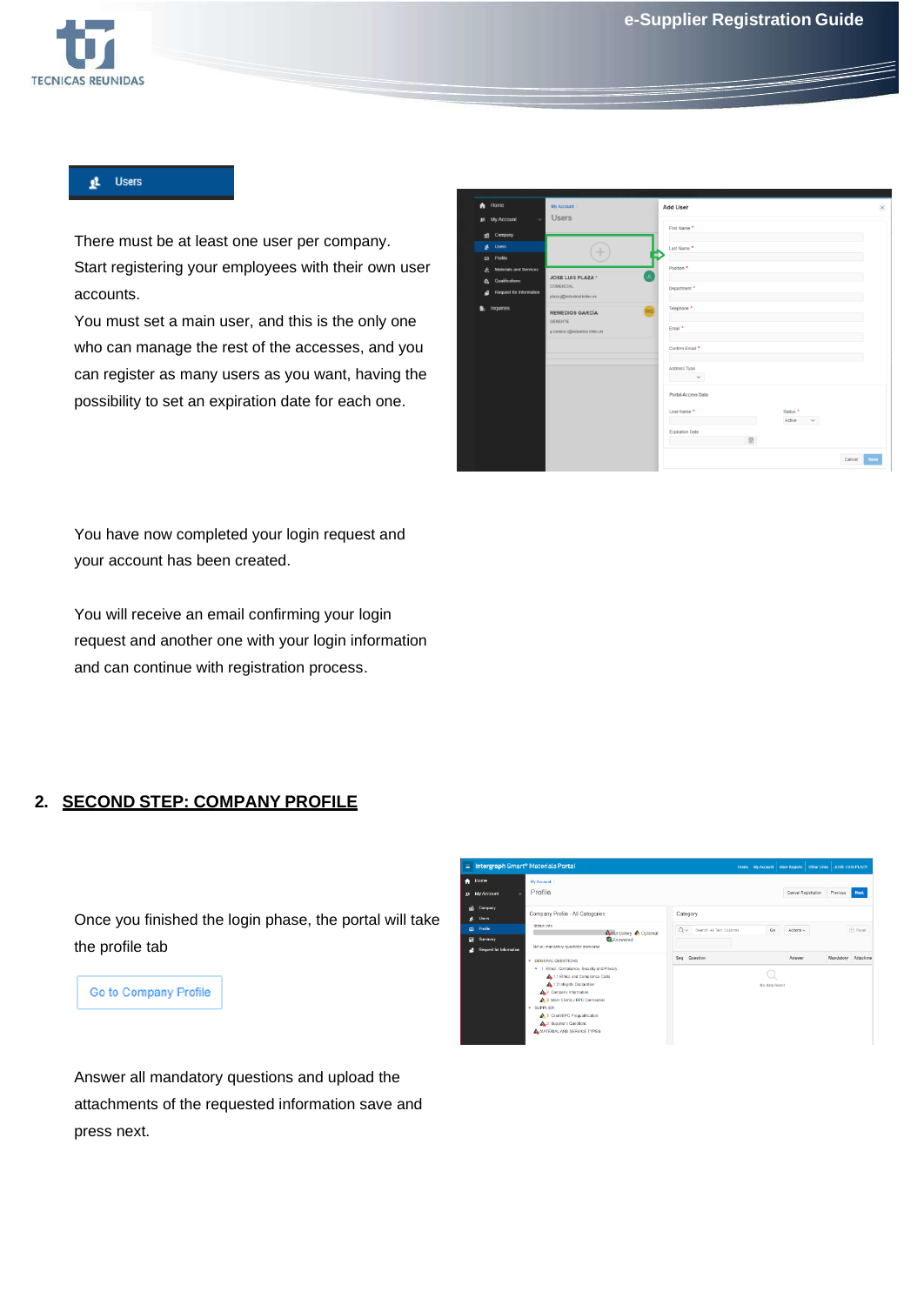

Please select from the list the materials your company can supply. All questions are mandatory, and some conditional questions appear when you say Yes to specify what materials and Services can supply.

| U<br>E My Account                                                                         | Profile                                                                                                                                     |                |                                                          | Cancel Recistration | Previous                | <b>Next</b>    |
|-------------------------------------------------------------------------------------------|---------------------------------------------------------------------------------------------------------------------------------------------|----------------|----------------------------------------------------------|---------------------|-------------------------|----------------|
| Company<br>Users                                                                          | Company Profile - All Categories                                                                                                            |                | MATERIAL AND SERVICE TYPES                               |                     |                         |                |
| <b>Profile</b><br>$\overline{a}$<br><b>Summary</b><br>B<br><b>Request for Information</b> | <b>Status Info</b><br><b>Automatory A Optional</b><br>Answered<br>Not all optional questions answered                                       | Ov.            | Search, All Text Columns<br>Go<br>All questions answered | Actors ~            |                         | <b>E</b> Reset |
|                                                                                           | <b>v GENERAL QUESTIONS</b>                                                                                                                  | Seq            | Question                                                 | Answer              | <b>Mondatory Attach</b> |                |
|                                                                                           | - 1. Ethics, Compliance, Security and Privacy<br>4.1.1 Ethics and Compliance Code<br>2 1.2 Integrity Declaration<br>A.2 Company Information |                | 1 B (HEATERS, KILNS, FLARES, BOILERS AND INCI.           | Y.                  | Vas                     |                |
|                                                                                           |                                                                                                                                             | $\overline{z}$ | Select specific types of supply                          | Flue Ducts, Dam.    | No                      |                |
|                                                                                           |                                                                                                                                             | $\mathfrak{g}$ | C IPROCESS AND UTILITY UNITS)                            | Y.                  | Yes                     |                |
|                                                                                           | A. 3. Main Clients / EPC Contractors                                                                                                        | $\overline{A}$ | Select specific types of supply                          | Flortrifiters (N)   | No.                     |                |
|                                                                                           | <b>v SUPFLIER</b><br>A.1. ClanbEPC Pregualification                                                                                         |                | 5 D (COLUMNS AND REACTORS)                               | $\mathbb N$         | Yes                     |                |
|                                                                                           | 22 Supplier's Questions                                                                                                                     | 8              | E (HEAT EXCHANGE EQUIPMENT)                              | Y.                  | Yes                     |                |
|                                                                                           | CA MATERIAL AND SERVICE TYPES                                                                                                               | ×              | Select specific types of supply                          | Deserators Eva      | No                      |                |
|                                                                                           |                                                                                                                                             |                | 8 F (VESSEL TANKS, GAS DRYERS AND STATIC M               | $\mathbb N$         | Yes                     |                |
|                                                                                           |                                                                                                                                             |                | G (PUMPS, COMPRESSORS, DRIVERS AND OTH N                 |                     | Yes                     |                |
|                                                                                           |                                                                                                                                             |                | 10 H (PIPING)                                            | Y.                  | Yas                     |                |
|                                                                                           |                                                                                                                                             | 11             | Select specific types of supply                          | Flanges:Gaskets     | No                      |                |
|                                                                                           |                                                                                                                                             | 12             | I BIVAC FOR BUILDINGS (ONLY SUPPLY, EXCLU.               | N                   | Yes                     |                |
|                                                                                           |                                                                                                                                             |                | 13 J (STEEL STRUCTURE)                                   | M.                  | Vot                     |                |
|                                                                                           |                                                                                                                                             | 14             | K (INSTRUMENTS)                                          | $_{\rm N}$          | Yes                     |                |
|                                                                                           |                                                                                                                                             | 15             | M (AUXILIARY MAINTENANCE AND PROTECTIO                   | N                   | Yes                     |                |
|                                                                                           |                                                                                                                                             |                | 42 HOTEL PARTICULAR AND THE REAL                         | $\mathbf{a}$ .      | $\sim$                  |                |

As you can see there is an info box with information of your registration process and questions answered.



You have a summary of your login request with your company name ant the number of users you have registered.

And a profile summary with the mandatory and optional questions answered and the optional documents attached

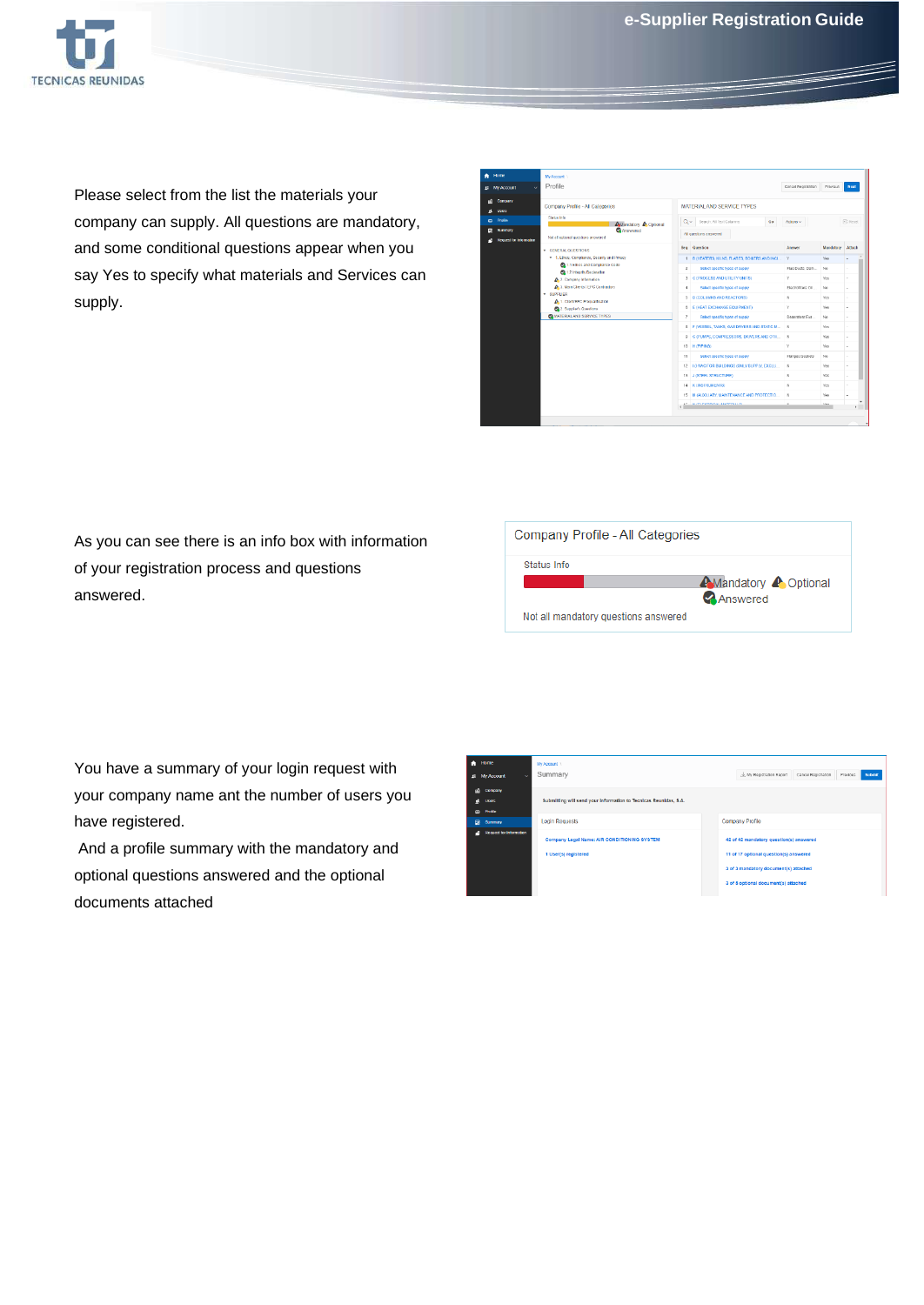

Once you have completed all the mandatory questions and mandatory attachments you can Submit submit your profile

Your information has been sent to Tecnicas Reunidas for review

| m <sub>i</sub> |                                | Intergraph Smart <sup>®</sup> Materials Portal                   | Other Links JOSE L. PLAZA<br>Home My Account   View Reports                                                    |                                                                                   |  |  |  |  |  |
|----------------|--------------------------------|------------------------------------------------------------------|----------------------------------------------------------------------------------------------------------------|-----------------------------------------------------------------------------------|--|--|--|--|--|
| $\bullet$      | <b>Home</b>                    | My Account                                                       |                                                                                                                |                                                                                   |  |  |  |  |  |
|                | £ My Account<br>$\sim$<br>'л'  | Summary                                                          |                                                                                                                | My Registration Report<br>Cancel Registration<br>Previous<br>Submit               |  |  |  |  |  |
| пĤ             | Company                        |                                                                  |                                                                                                                |                                                                                   |  |  |  |  |  |
| 虱              | Users                          | Submitting will send your information to Tecnicas Reunidas, S.A. |                                                                                                                |                                                                                   |  |  |  |  |  |
| $\circ$        | Profile                        |                                                                  |                                                                                                                |                                                                                   |  |  |  |  |  |
| B              | Summary                        | <b>Login Requests</b>                                            |                                                                                                                | Company Profile                                                                   |  |  |  |  |  |
| a              | <b>Request for Information</b> | Company Legal Name: PORTAL01<br>1 User(s) registered             |                                                                                                                | 42 of 42 mandatory question(s) answered<br>10 of 16 optional question(s) answered |  |  |  |  |  |
|                |                                |                                                                  | Data Submitted                                                                                                 | ent(s) attached                                                                   |  |  |  |  |  |
|                |                                |                                                                  | Complete! Your information has been submitted for review. You will be<br>notified when your account is active. | t(s) attached<br>OK                                                               |  |  |  |  |  |
|                |                                |                                                                  |                                                                                                                |                                                                                   |  |  |  |  |  |

Your company profile has already been submitted and you must wait for Tecnicas Reunidas approval to continue registration process.

| <b>Intergraph Smart<sup>®</sup> Materials Portal</b><br>≣ |                                           |  |  |  |  |  |  |  |
|-----------------------------------------------------------|-------------------------------------------|--|--|--|--|--|--|--|
| Home<br><b>My Account</b><br>$\checkmark$<br>蛙            | My Account \<br>Summary                   |  |  |  |  |  |  |  |
| Company<br>睄<br><b>Users</b>                              | <b>Registration Status</b><br>(i)         |  |  |  |  |  |  |  |
| <b>Profile</b><br>囸<br><b>Summary</b><br>E.               | Please wait for Company Profile approval. |  |  |  |  |  |  |  |
| <b>Request for Information</b>                            |                                           |  |  |  |  |  |  |  |

You will receive an email when your profile has been approved so that you can continue with registration process.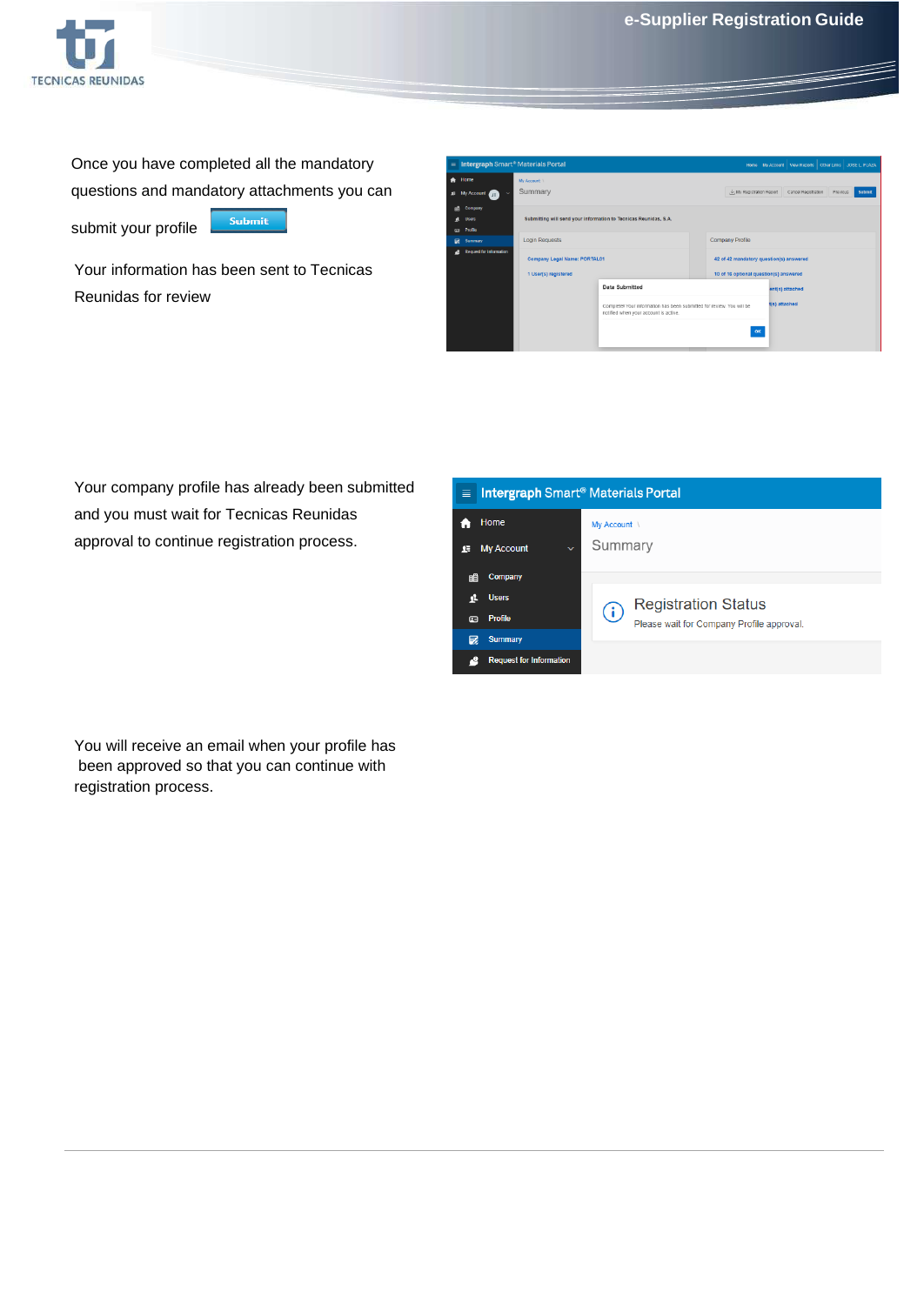

#### **3. THIRD STEP: MATERIALS AND SERVICES & QUALIFICATION STAGE**

Once your company profile has been reviewed and you will be requested to answer different type of questions depending on the type of company you choose at the beginning.

#### **Materials and Services** پع

Press "Materials and services" and choose the materials and services your company can provide or offer to a more detailed level.

To choose your materials, you can click and drag from left side to right side (control key to select more than one), use the search field on the left side of the screen "Materials and Services" or use the arrows.

| Intergraph Smart <sup>®</sup> Materials Portal                                                            |                                                                                                                                                                                                                                                                                                                                                                                                                                                                                                                                                                                     |                                        |                                                                                                                                                                             |  | Home My Account Inquiries   View Reports   Other Links   JOSE LUIS PLAZA |
|-----------------------------------------------------------------------------------------------------------|-------------------------------------------------------------------------------------------------------------------------------------------------------------------------------------------------------------------------------------------------------------------------------------------------------------------------------------------------------------------------------------------------------------------------------------------------------------------------------------------------------------------------------------------------------------------------------------|----------------------------------------|-----------------------------------------------------------------------------------------------------------------------------------------------------------------------------|--|--------------------------------------------------------------------------|
| JT<br>mome<br><b>My Account</b><br>$\ddot{\phantom{1}}$<br>囸                                              | My Account<br>Materials and Services                                                                                                                                                                                                                                                                                                                                                                                                                                                                                                                                                |                                        |                                                                                                                                                                             |  | Save<br>Cancel                                                           |
| Company<br><b>Users</b><br>a                                                                              | Please indicate which types of materials or services you can supply.                                                                                                                                                                                                                                                                                                                                                                                                                                                                                                                |                                        |                                                                                                                                                                             |  |                                                                          |
| <b>CB</b> Profile                                                                                         | All Materials and Services<br>$\circ$                                                                                                                                                                                                                                                                                                                                                                                                                                                                                                                                               |                                        | <b>My Materials and Services</b>                                                                                                                                            |  |                                                                          |
| <b>Materials and Services</b><br>x<br>Qualifications<br>e.<br><b>Request for Information</b><br>Inquiries | <b>B (HEATERS, KILNS, FLARES, BOILERS AND INCINERATORS)</b><br>BA1100 (PETROCHEMICAL PROCESS FIRED HEATERS, BOX & C <sup>11</sup><br>BA1210 (PETROCHEMICAL PROCESS FIRED HEATERS, HYDROL<br>BA1220 (PETROCHEMICAL PROCESS FIRED HEATERS, METHAN<br>BA1300 (FLEXI & DELAYED COKER HEATERS)<br>BA2000 (STEAM SUPERHEATERS)<br><b>BB0000 (ROTARY KILNS)</b><br>BC1110 (NON-ELECTRIC STATIC AIR HEATERS, DEKA TYPE)<br>BC1120 (NON-ELECTRIC STATIC AIR HEATERS, PLATE TYPE)<br>BC1210 (NON ELECTRIC ROTARY AIR HEATER LJUNSTROM)<br>BC2000 (COMBUSTION CHAMBERS)<br>BD1000 (FUME DUCTS) | $\rightarrow$<br>$\rightarrow$<br>$<<$ | BJ0000 (ELECTRIC HEATERS)<br>DB2000 (DEMISTERS)<br>GA5200 (BOILER FEED WATER PUMPS)<br>GF1200 (GAS TURBINES)<br>HP5100 (PVC, PE & PP PIPE)<br>RB1000 (CONSUMABLE CHEMICALS) |  |                                                                          |

### Qualifications

You can now start answering questions of qualifications stage. Once all questions answered and Submit.

Your information has been sent to Tecnicas Reunidas for approval and review.

You will receive an email confirming your company qualification has been approved and you will be registered as a supplier in our database and can start to receive inquiries for our projects worldwide.